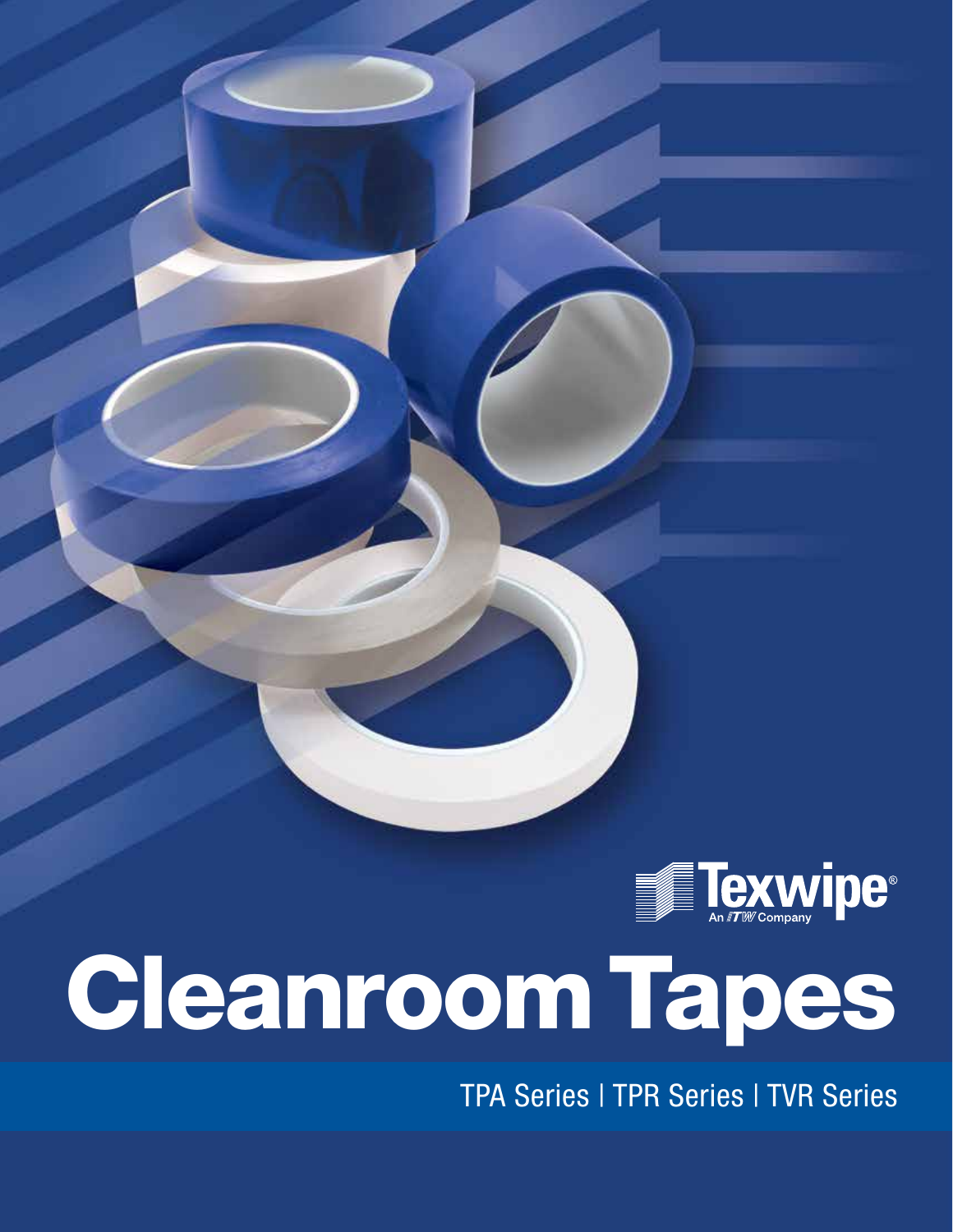# Texwipe Cleanroom Tapes



### **All Cleanroom Tapes are:**

- Uniquely packaged in press-and-seal cleanroom bags providing additional convenience to end users
- Individually lot coded for ease of traceability and quality control
- Double bagged for easier introductions into Cleanroom environments

*[Click for more information](https://www.texwipe.com/tapes)*

## **TPA Series** LDPE with Acrylic Adhesive

Constructed of a **Low Density Polyethylene (LDPE)** backing with an **acrylic adhesive**. Offered in 3 colors and 3 widths, TPA Cleanroom Tape is ideal for color coding and product identification, and its high conformability makes it easy to seal and package materials in critical environments.

#### Applications

- Cleanroom packaging
- Color coding
- Waferbox sealing
- Strong adhesion
- Hand-tearable





#### TPA Series – LDPE with Acrylic Adhesive Part Number Size Size Color Color Color Case Packaging TPA0596WH 1/2" White 24 bags/4 rolls ea. – 96 rolls total TPA0596CL 1/2" 1/2" Clear Clear 24 bags/4 rolls ea. – 96 rolls total TPA1048BL 1" 1" Blue Blue 24 bags/4 rolls ea.  $-48$  rolls total TPA1048WH 1" 1" White 24 bags/4 rolls ea. – 48 rolls total TPA1048CL 1" 1" Clear Clear 24 bags/4 rolls ea.  $-48$  rolls total TPA2024WH 2" 2" White 24 individually bagged rolls TPA2036WHC 2" White, Perforated 24 individually bagged rolls

#### *[Place an order online](https://www.texwipe.com/tapes?specs=94)*



 $\overline{\phantom{a}}$ 

**For more information contact us at the numbers below or [www.texwipe.com/tapes](http://www.texwipe.com/tapes)**  Americas +1 336 996 7046 | EMEA +31 88 1307 410 | Philippines +63 49 543 0241 | China +86 512 6303 3700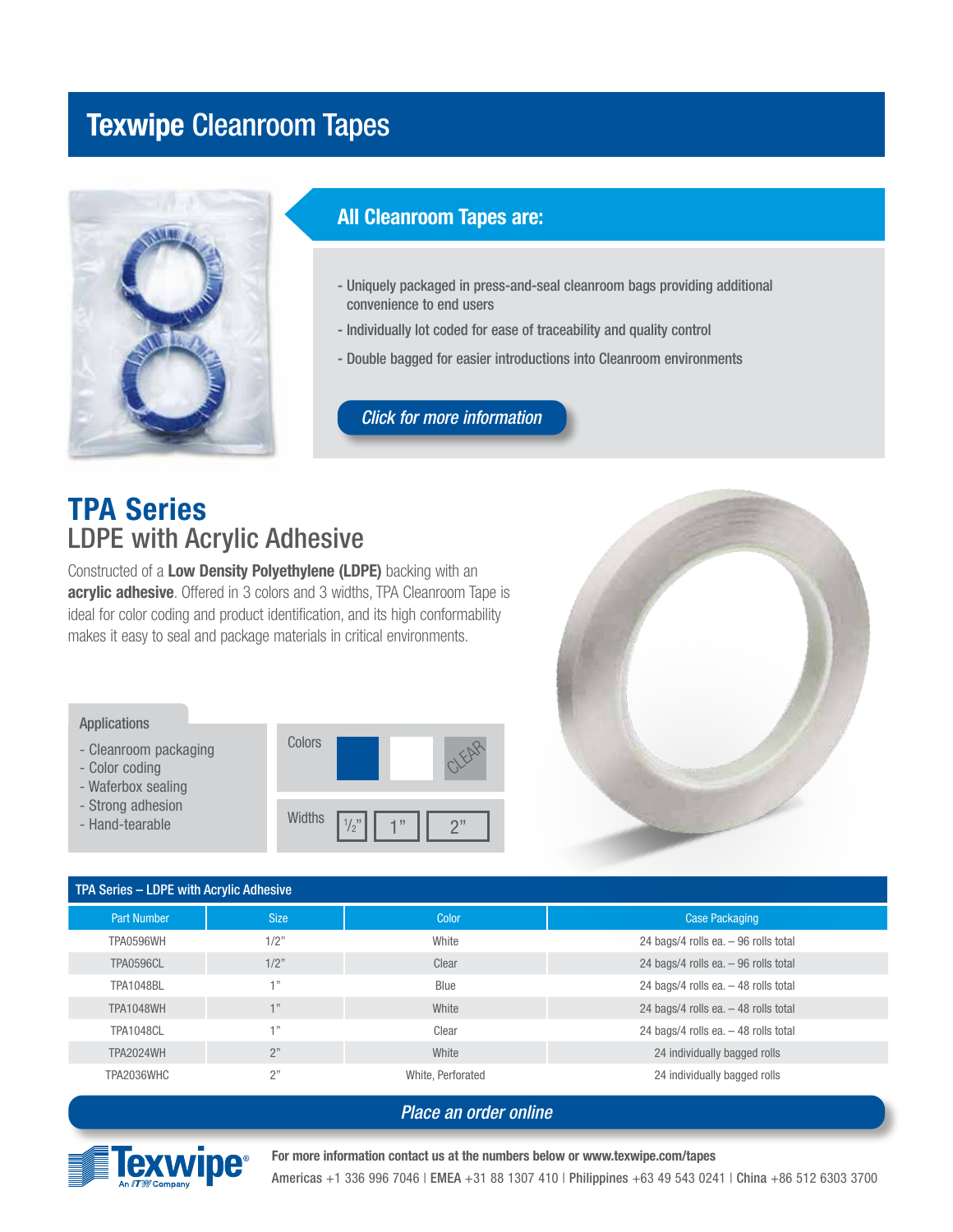# **TPR Series** LDPE with Rubber Adhesive

Constructed of a **Low Density Polyethylene (LDPE)** backing with **rubber adhesive**. This construction provides users with the ideal cleanroom tape where quick tack but moderate adhesion is needed.

The two color and two widths offering is ideal for color coding and product identification, and its high conformability makes it easy to seal compound surfaces and package materials in critical environments.

| <b>Applications</b>                                                                                             |        |                             |  |
|-----------------------------------------------------------------------------------------------------------------|--------|-----------------------------|--|
| - PVC/Rubber Tape replacement<br>- Surface protection<br>- Color coding<br>- Cleanroom build<br>- Hand-tearable | Colors |                             |  |
|                                                                                                                 | Widths | $\frac{1}{2}$ "<br>$-1, 33$ |  |



| TPR Series - LDPE with Rubber Adhesive |             |              |                                      |  |
|----------------------------------------|-------------|--------------|--------------------------------------|--|
| Part Number                            | <b>Size</b> | <b>Color</b> | Case Packaging                       |  |
| TPR0596WH                              | 1/2"        | White        | 24 bags/4 rolls ea. - 96 rolls total |  |
| <b>TPR1048BL</b>                       | $-1, 33$    | <b>Blue</b>  | 24 bags/4 rolls ea. - 48 rolls total |  |

*[Place an order online](https://www.texwipe.com/tapes?specs=94)*

# **TVR Series** PVC with Rubber Adhesive

Constructed of **Polyvinyl Chloride (PVC)** backing with **rubber adhesive**. Ideal for clean build or cleanroom construction applications where quick tack and abrasion resistance is important.

TVR Cleanroom Tape is ideal for aisle marking in cleanrooms. Its high conformability and aggressive tack bonds quickly to irregular surfaces such as duct work or visqueen sheets used for temporary walls. The TVR Series' write-on matte finish makes this tape ideal for handwriting and pen marking.

#### Applications

j

- Aisle marking
- Color coding
- Ductwork sealing
- HEPA filter protection

- Cleanroom build - Labeling

- Visqueen hanging - Easy to write on

| - Clean peal from most | Color |
|------------------------|-------|
| cleanroom surfaces     |       |

Colors

| Colors |  |
|--------|--|
|        |  |
| Widths |  |

| TVR Series - PVC with Rubber Adhesive |      |       |                              |  |
|---------------------------------------|------|-------|------------------------------|--|
| <b>Part Number</b>                    | Size | Color | Case Packaging               |  |
| <b>TVR2024WH</b>                      |      | White | 24 individually bagged rolls |  |
| Dlogo on order opling                 |      |       |                              |  |

#### *[Place an order online](https://www.texwipe.com/tapes?specs=94)*



**For more information contact us at the numbers below or [www.texwipe.com/tapes](http://www.texwipe.com/tapes)** 

Americas +1 336 996 7046 | EMEA +31 88 1307 410 | Philippines +63 49 543 0241 | China +86 512 6303 3700